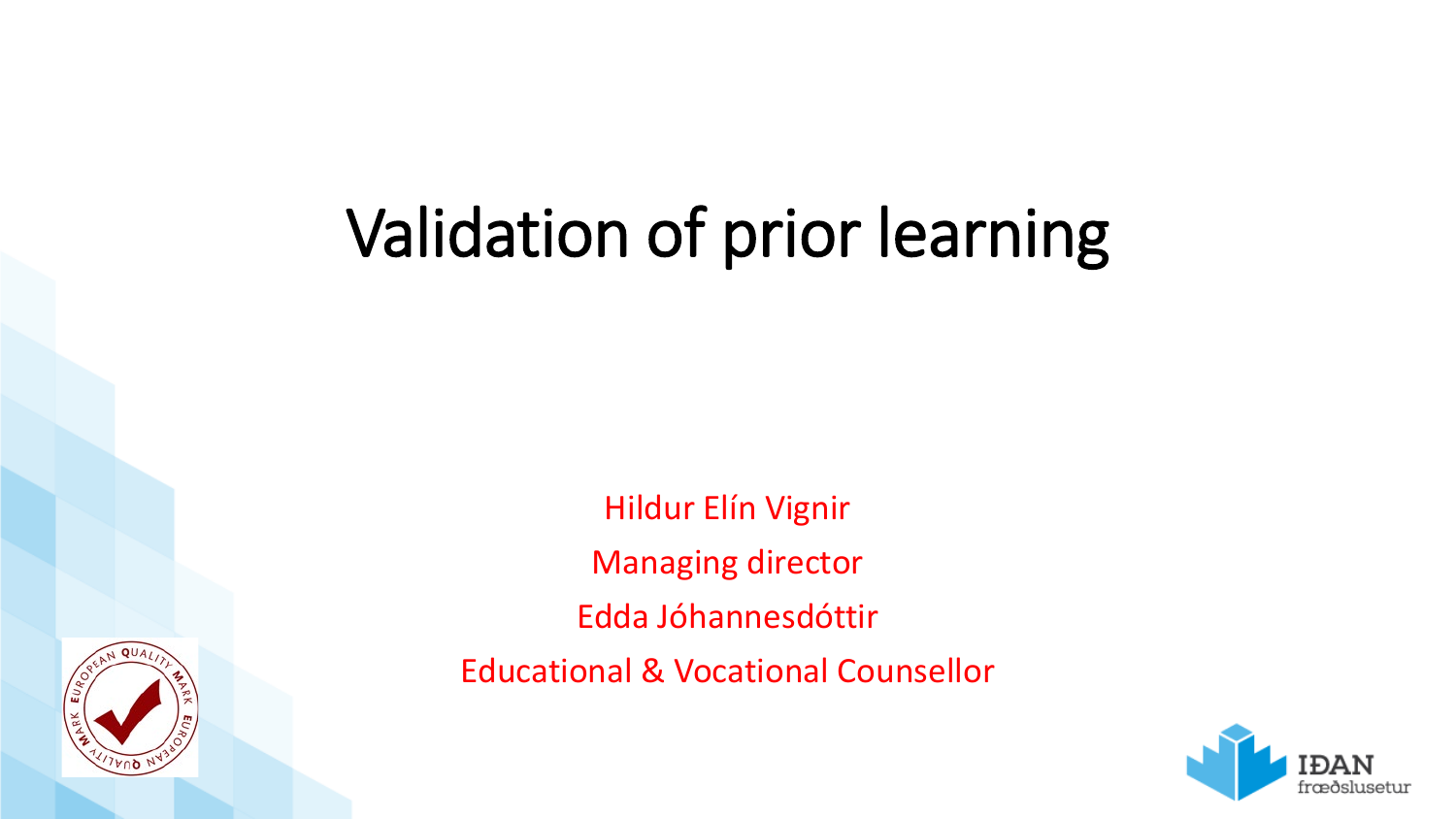### About IÐAN







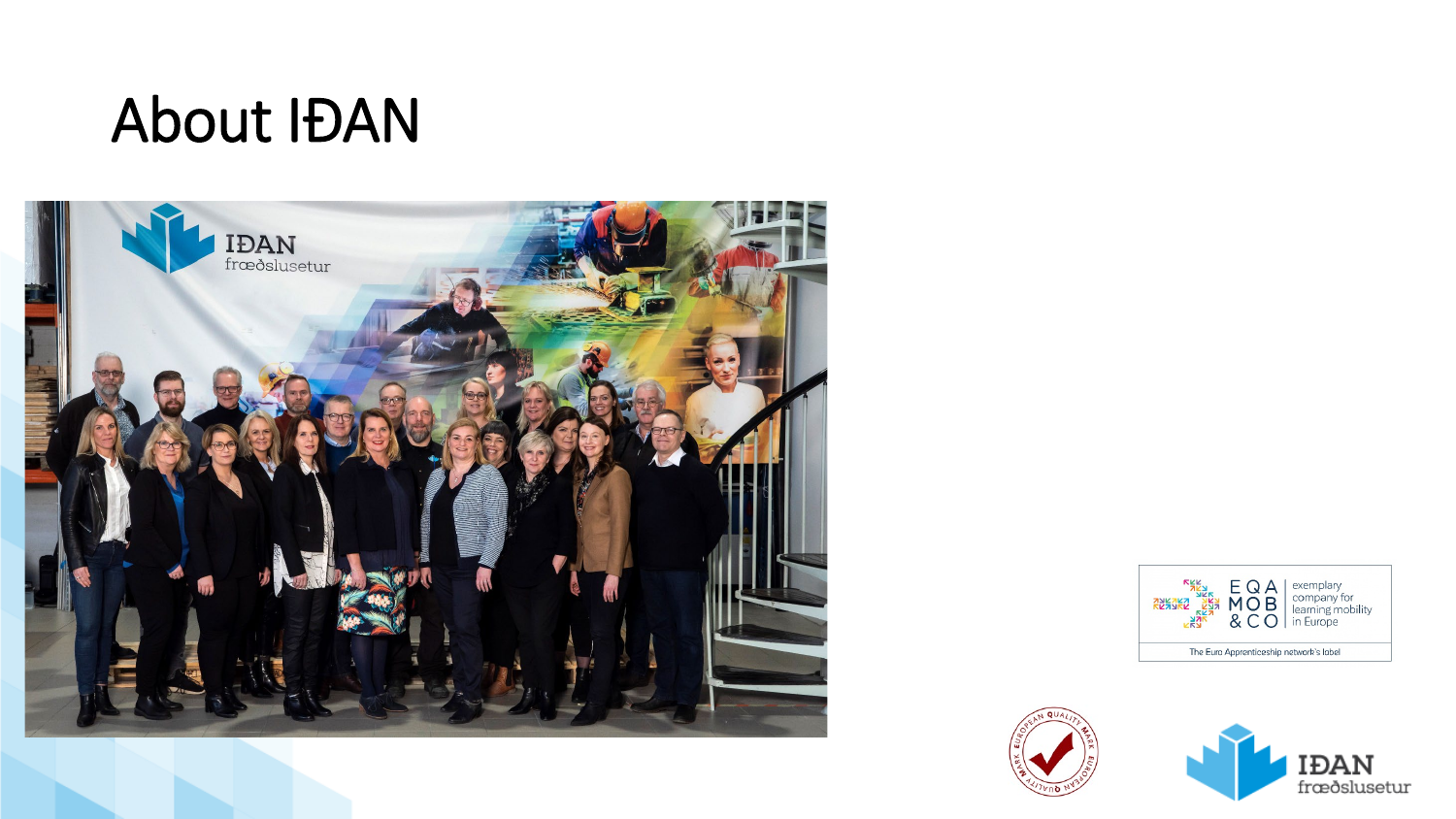# IÐAN fræðslusetur Current operations

- 25 full members of staff
	- Approximately 300 on payroll or working as sub-contractors
- Headquarters Vatnagarðar since 2014
- Website: [www.idan.is;](http://www.idan.is/) e-mail [idan@idan.is](mailto:idan@idan.is)
- IĐAN was founded in 2006 with the merging of sectorial training centres for professional development.





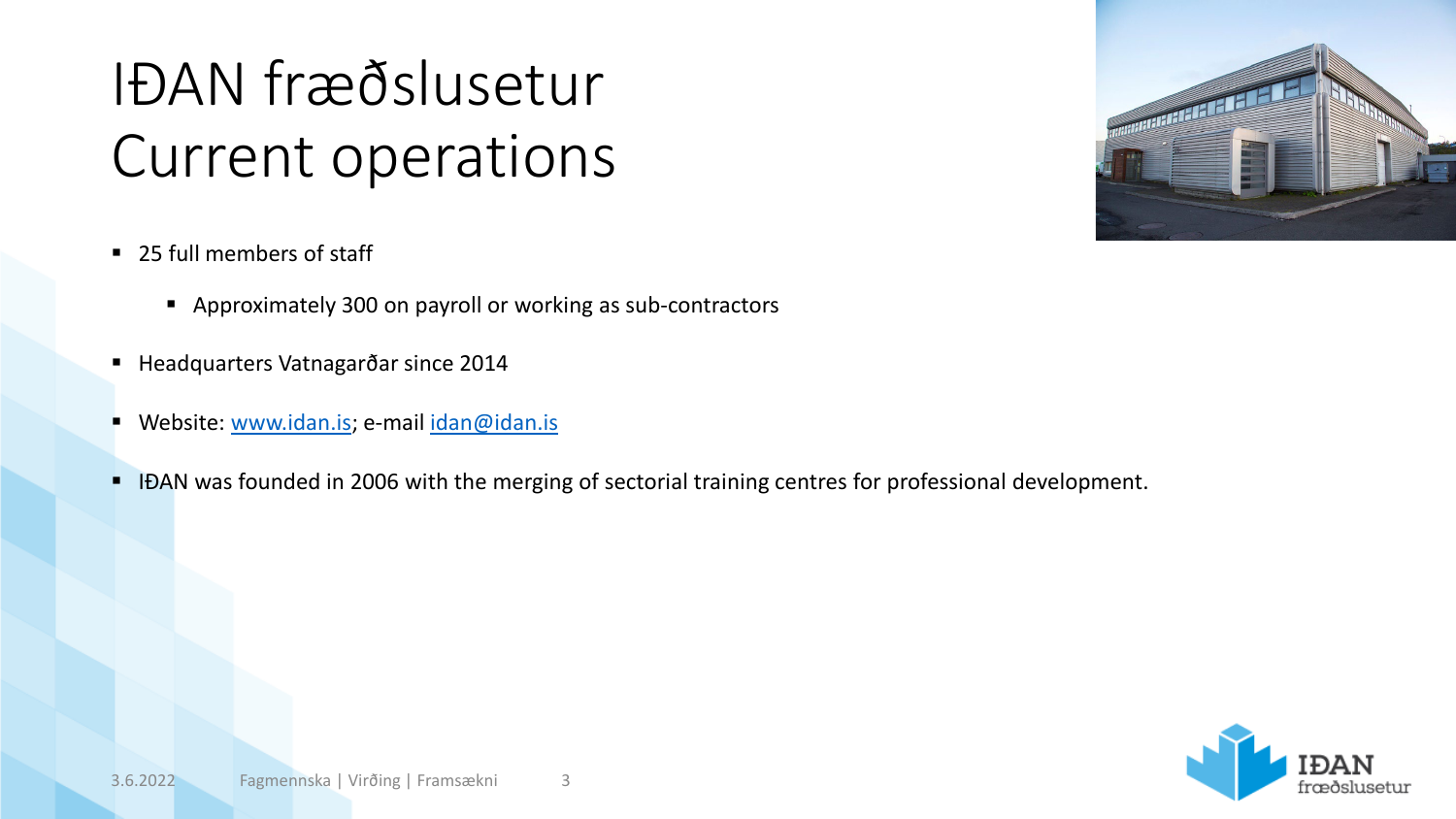IDAN is a NON PROFIT - private Educational centre supported by the Confederation of Employers and Employees in Industry and Service

#### **Unions of Icelandic skilled Workers**

- Union of Icelandic Graphic Workers (FBM)
- Union of Icelandic Hotel, culinary and Food workers (MATVIS)
- Federation of Skilled Construction and Industrial Workers (Samidn)
- The Icelandic Union of Marine Engineers and Metal Technicians (VM)

#### **Federations of Icelandic Industries**

- Federation of Icelandic Industries (SI)
- **E** Icelandic Travel Industry Association (SAF)
- The Icelandic federation for motor trades and repair (BGS)
- The Association of Certificated Master Craftsmen

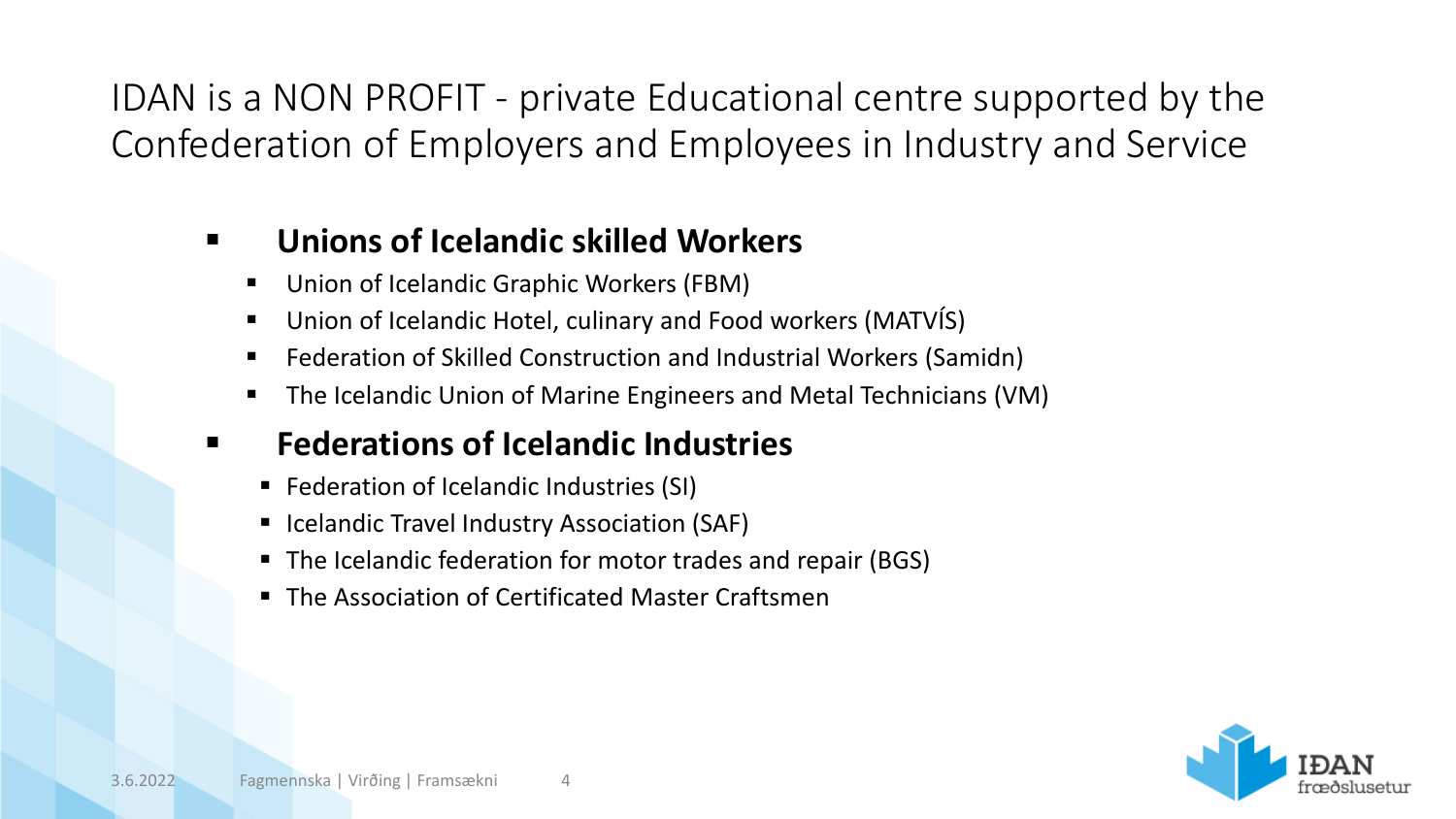### IÐANs five main tasks

- Continues Professional development for craft and trade professionals
	- *Adult Education Act 2010/27*
	- *Authorized training centre – Awarded by the Directorate of Education.*
- Service contract with the Directorate of Education
	- apprenticeship contracts (*reform*)
	- $\blacksquare$  journeyman's examinations
	- **recognition of professional qualifications and work experience from** abroad in licensed crafts and trades
	- *Laws and regulation – Audit by the Icelandic National Audit office*.

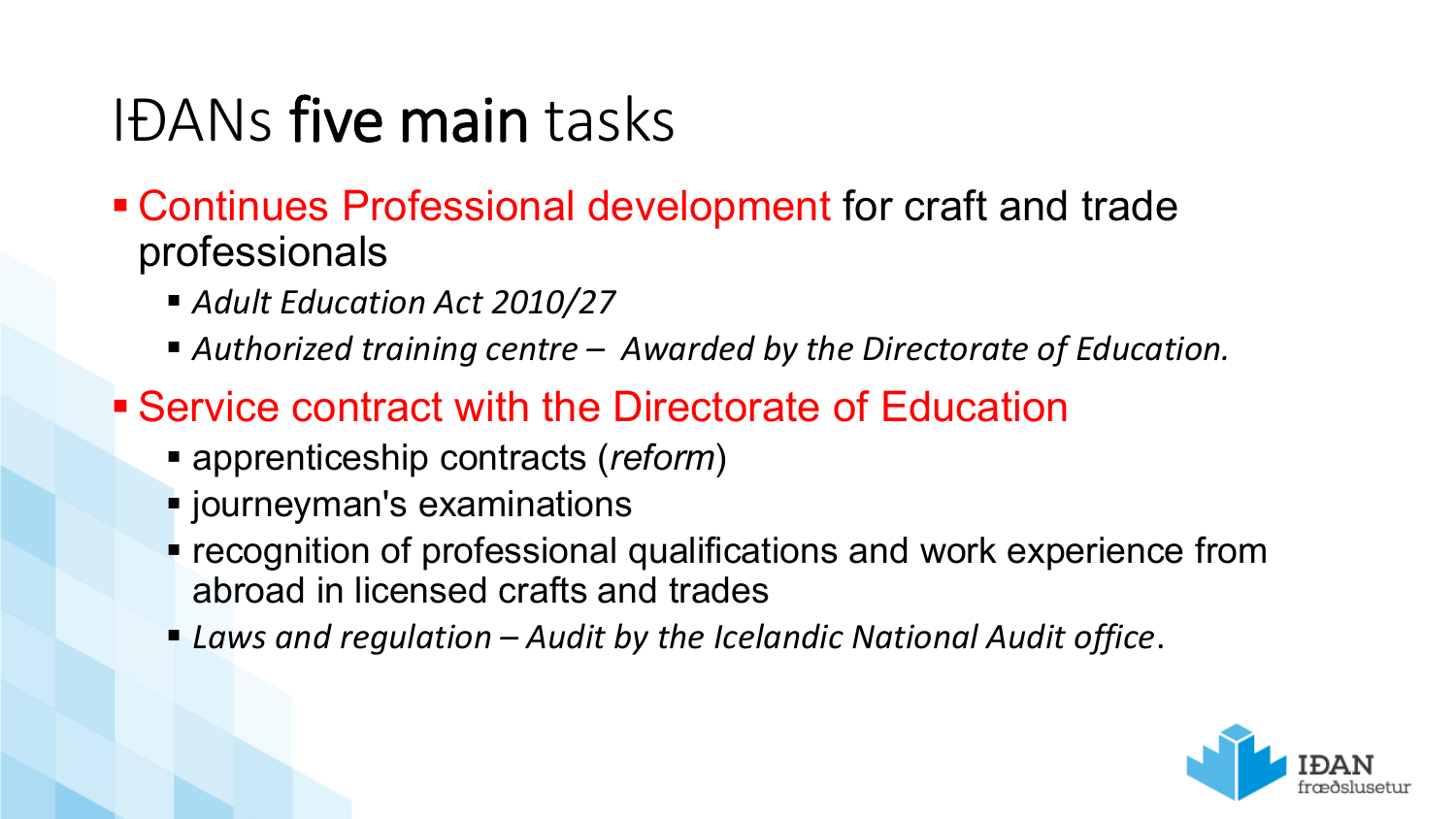# IÐANs five main task and Quality assurance measures in our daily practice

#### Validation of prior learning towards

- *standards in state approved curriculum, defined job standards, transversal skills*
	- *Laws and regulations - Adult Education Act 2010/27*
- Research and development
	- *Erasmus+, EEA Grants, Nordic ministry council, NVL, National projects…*
- Enhance the image *of crafts and trades*
	- *European projects, Nordic projects, PR, collaboration with stakeholders, addressing gender equality, sustainability…National and international competitions such as Euro skills.*

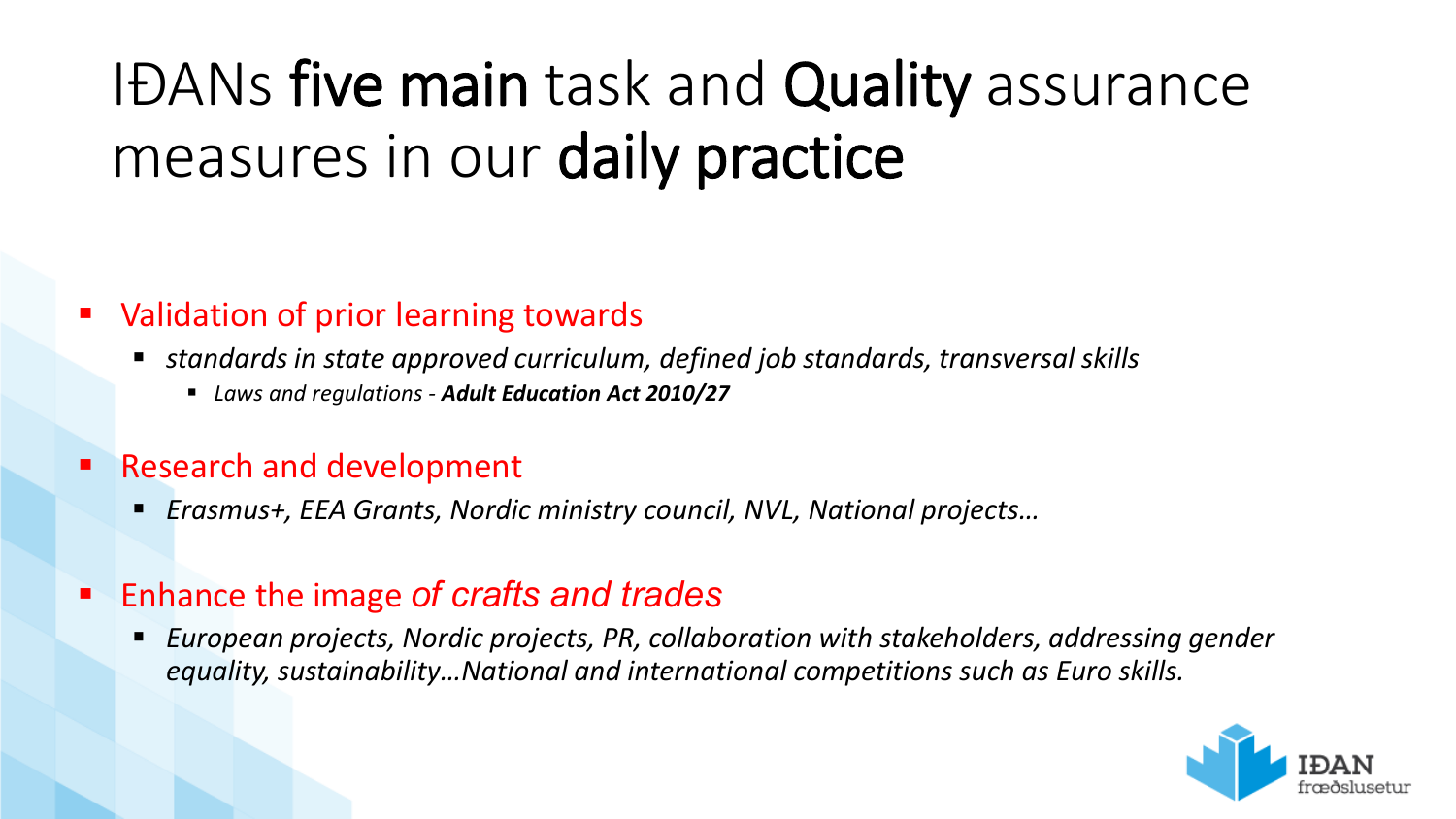### Validation of prior Learning

- Validation of prior Learning since 2007
- 28 trades
- **About 3000 participants**
- Validation is mainly against standards in formal curriculum, but also pilot projects against job standards



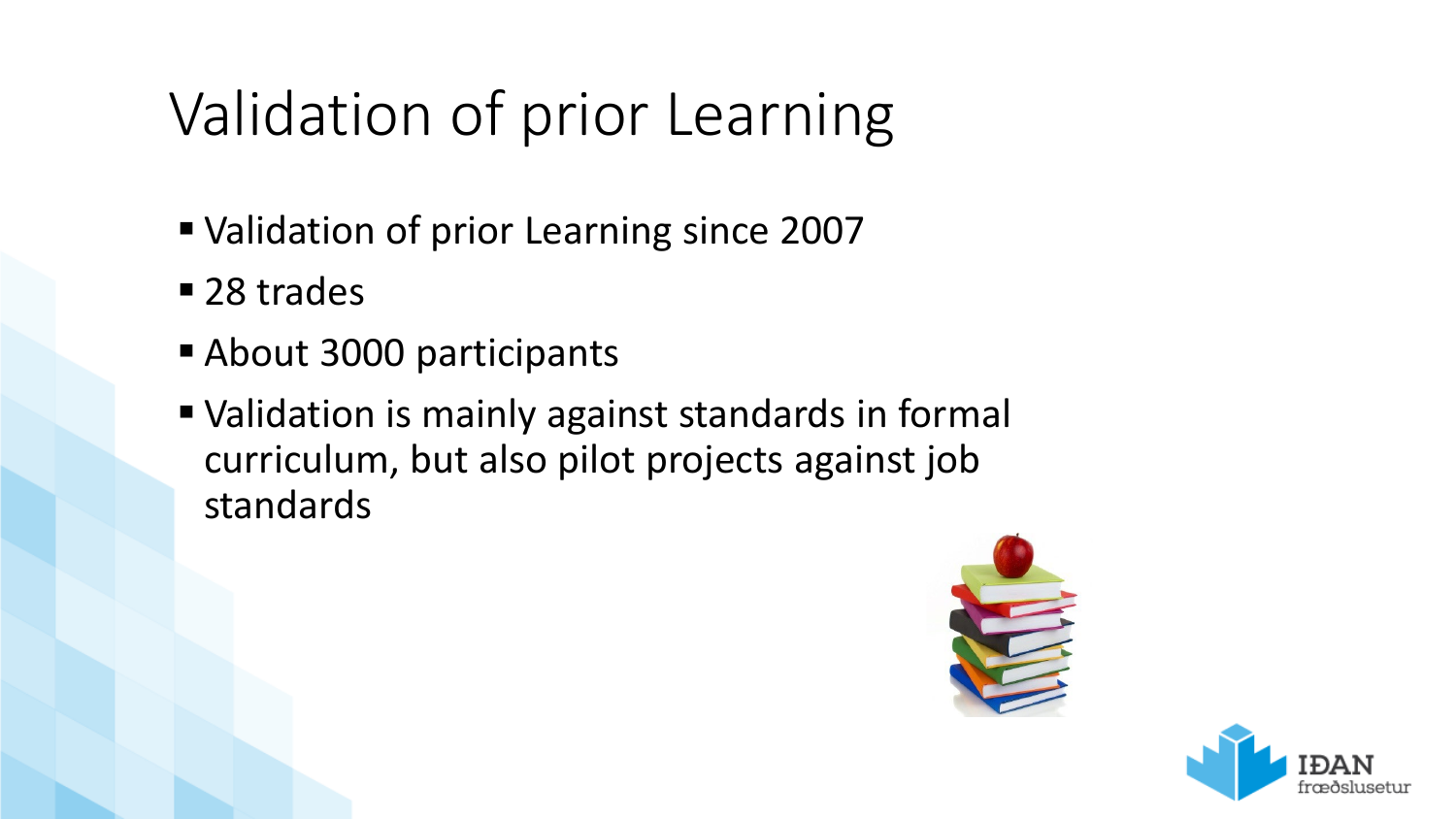### Who can apply?

Admission for validation is to have:

- Reached the age of 23
- Completed 3 years of work experience in the trade

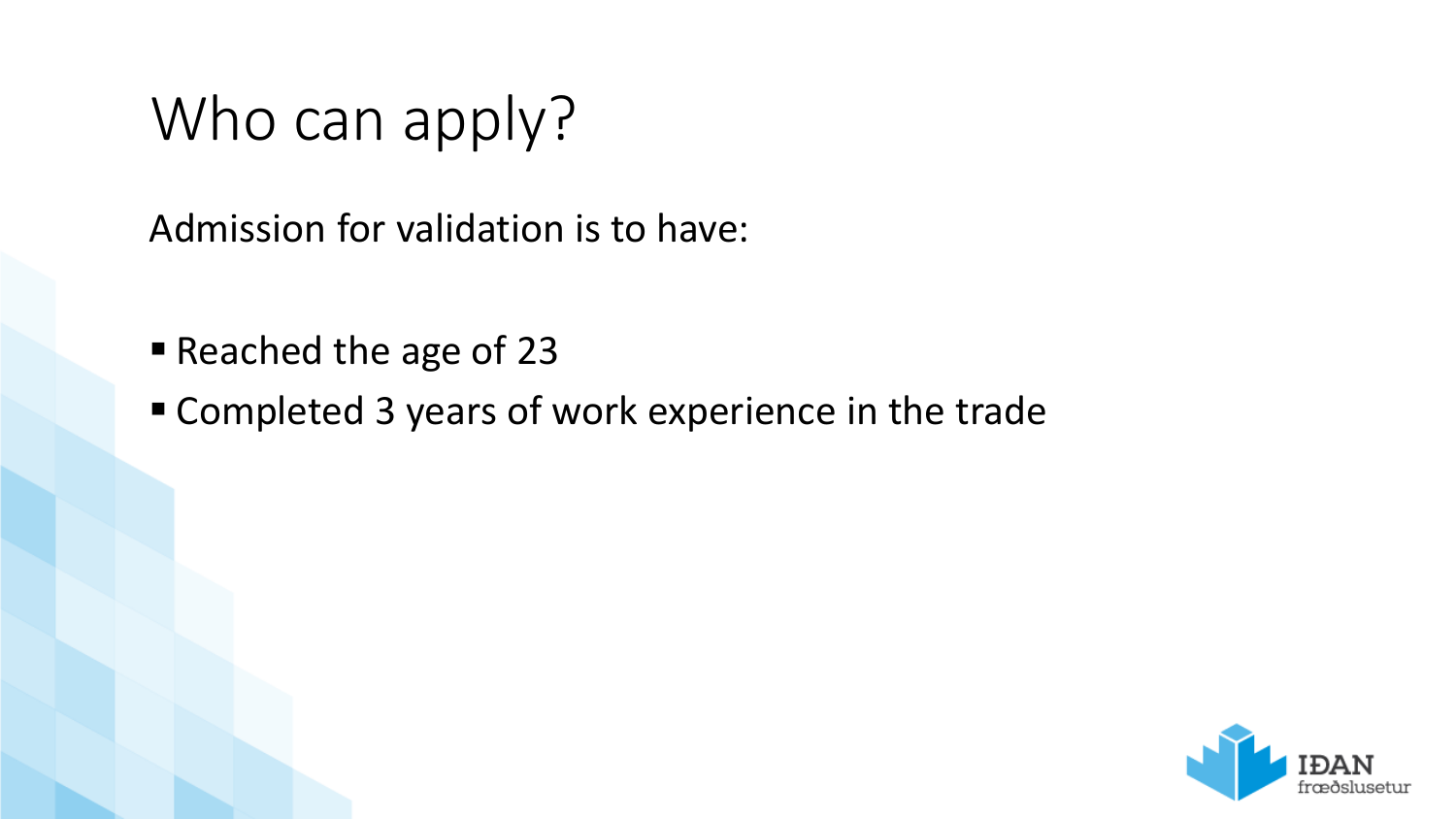

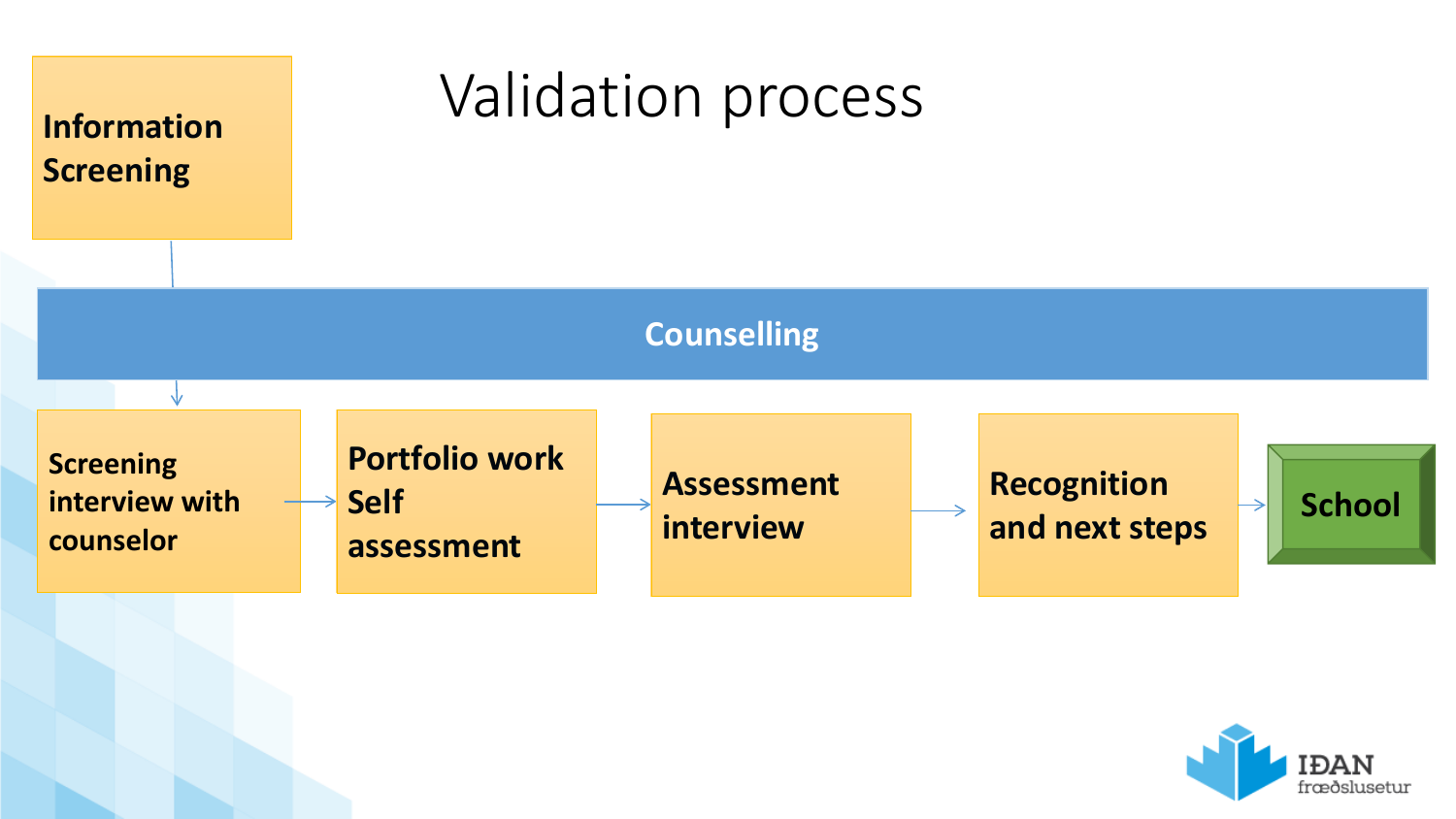### Counselling after validation

- Each participant gets a feedback on his results
- **A** connection with the school is made
- Participants then enter the formal school and complete upper-secondary education.
- Participants take the same **Journeyman's examination** as fulltime students.

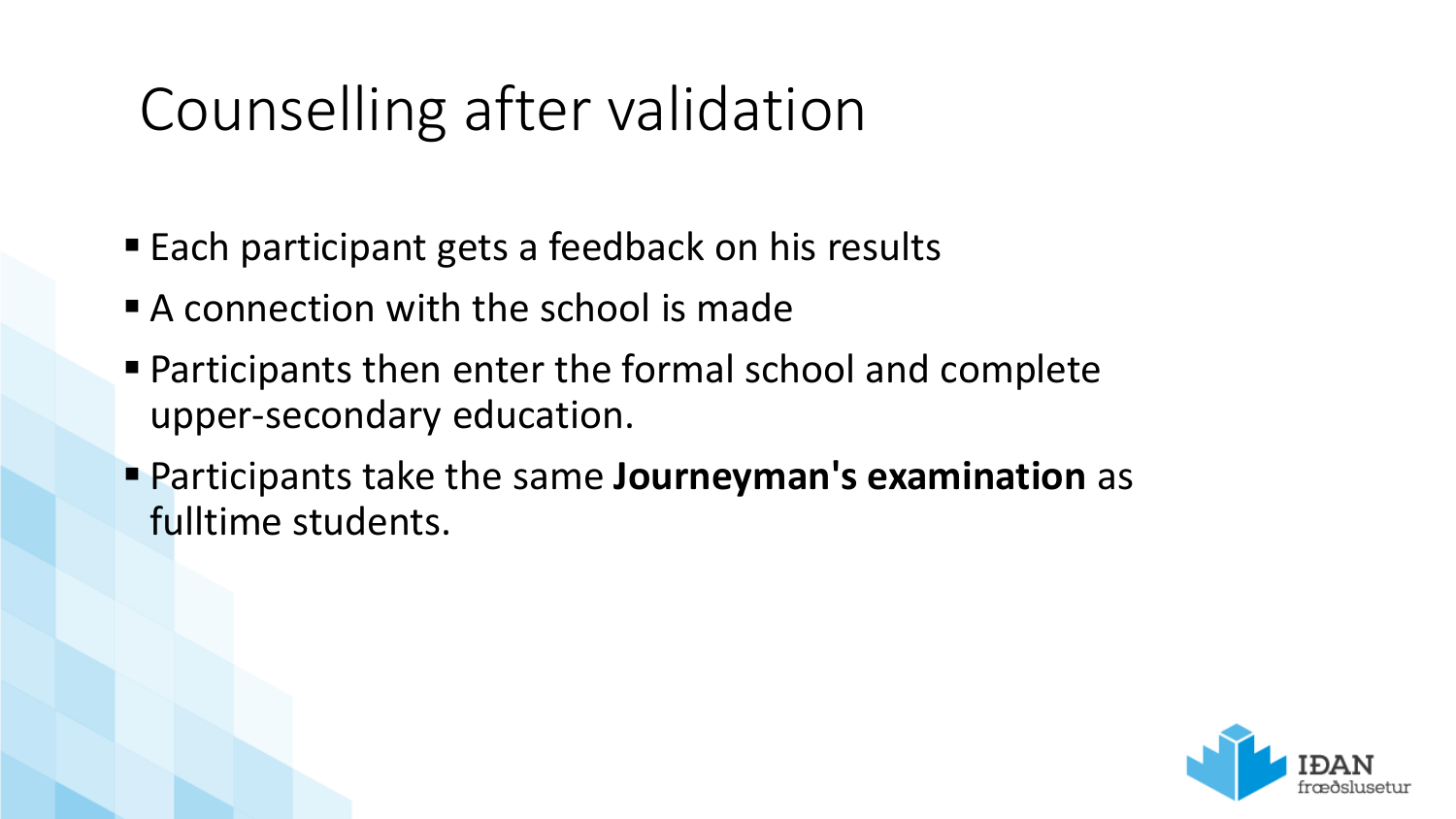### What we have learned

- Guidance is needed during the validation and afterwards
	- Encouragement, support, information of formal education
- Many in the group tried numerous times to go back to school
- Good cooperation with the formal school system and LLL centres is essential
	- The formal school system refers to IDAN
- **Fight** Formal schools needed to design and adjust study paths to the groups learning needs
	- More trades offered in evening school/distance learning
	- One school designed special path for academic subjects (mathematics and languages)
- **P** Reached individuals who would not have otherwise sought education

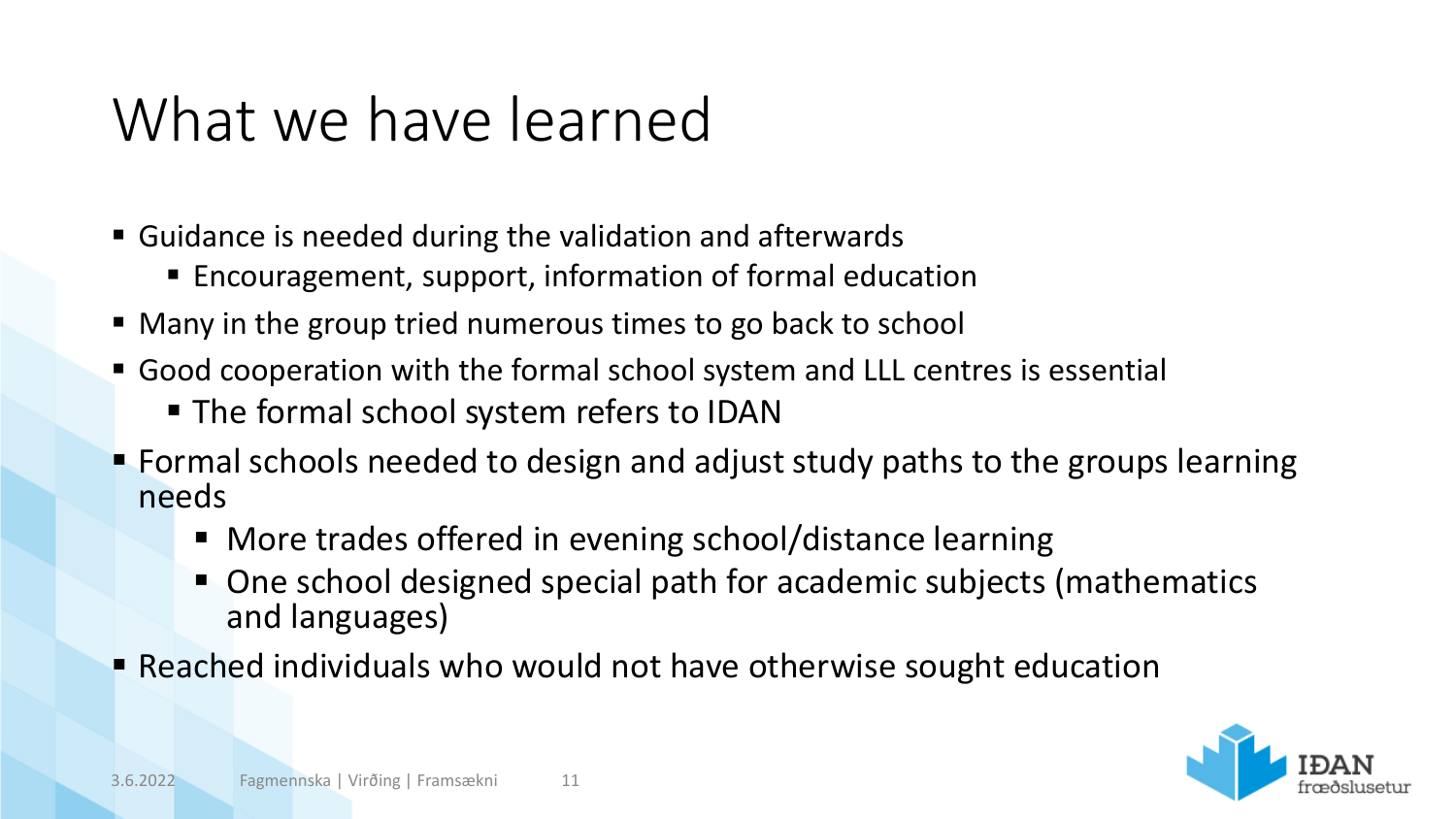### Challenges in VPL

- IDAN would like to see higher percentages of the participants in VPL enter the formal school system
- According to a survey, after the validation, around 60% say they are going to finish their study
- **Around 40% finish soon after the validation**
- Some of the participants finish some other degrees
- **Some of the come back later to finish**

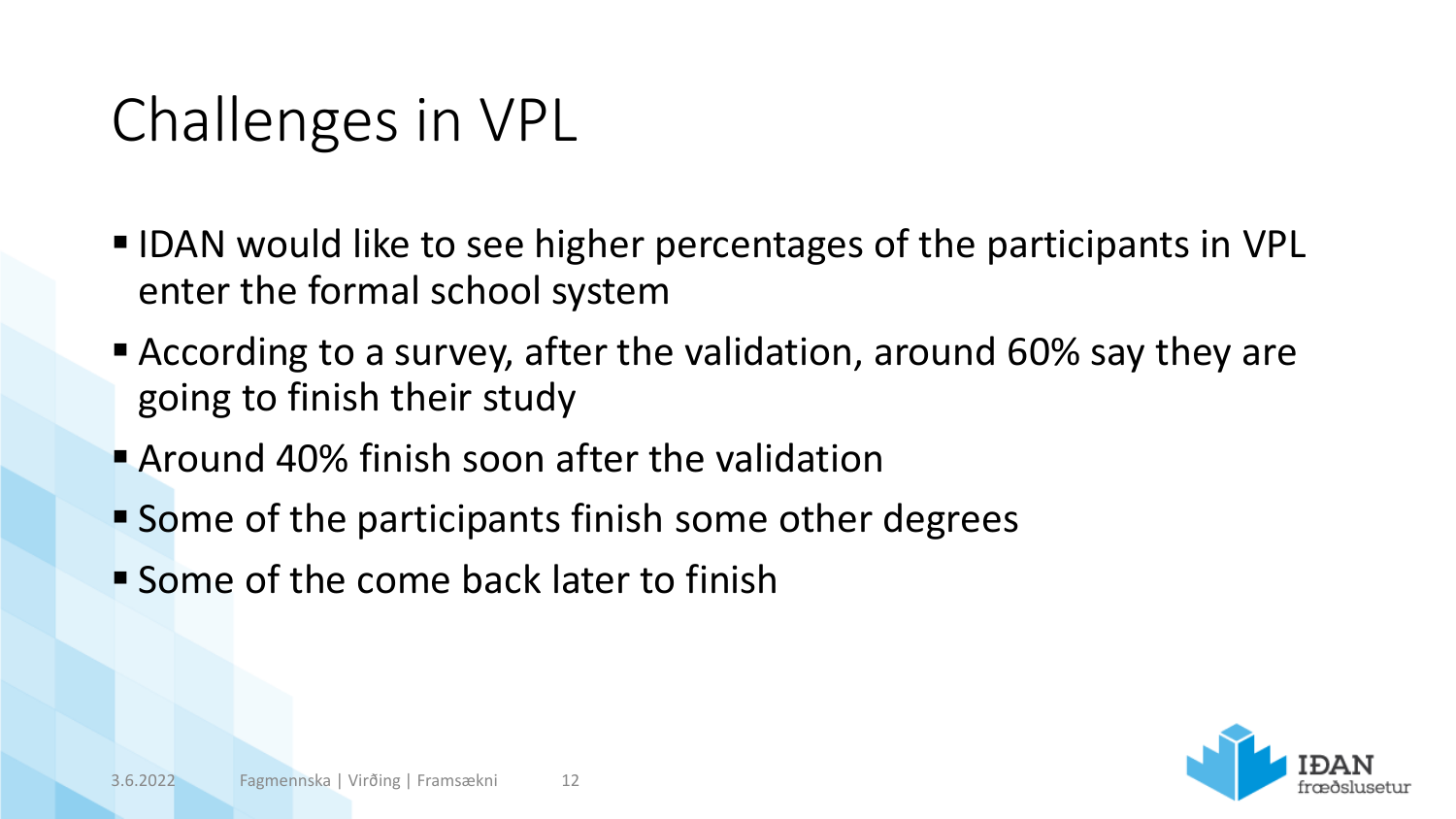Challenges in validation process in times of covid

- The whole process performed in Teams
- Went overall well
- **Challenges** 
	- Assessors had to change some procedure, for example drawings
	- **Migrants more difficult to translate when working in Teams**
	- **Example 1 Lack of computer skills**
	- **Exercice 1 Technical difficulties**